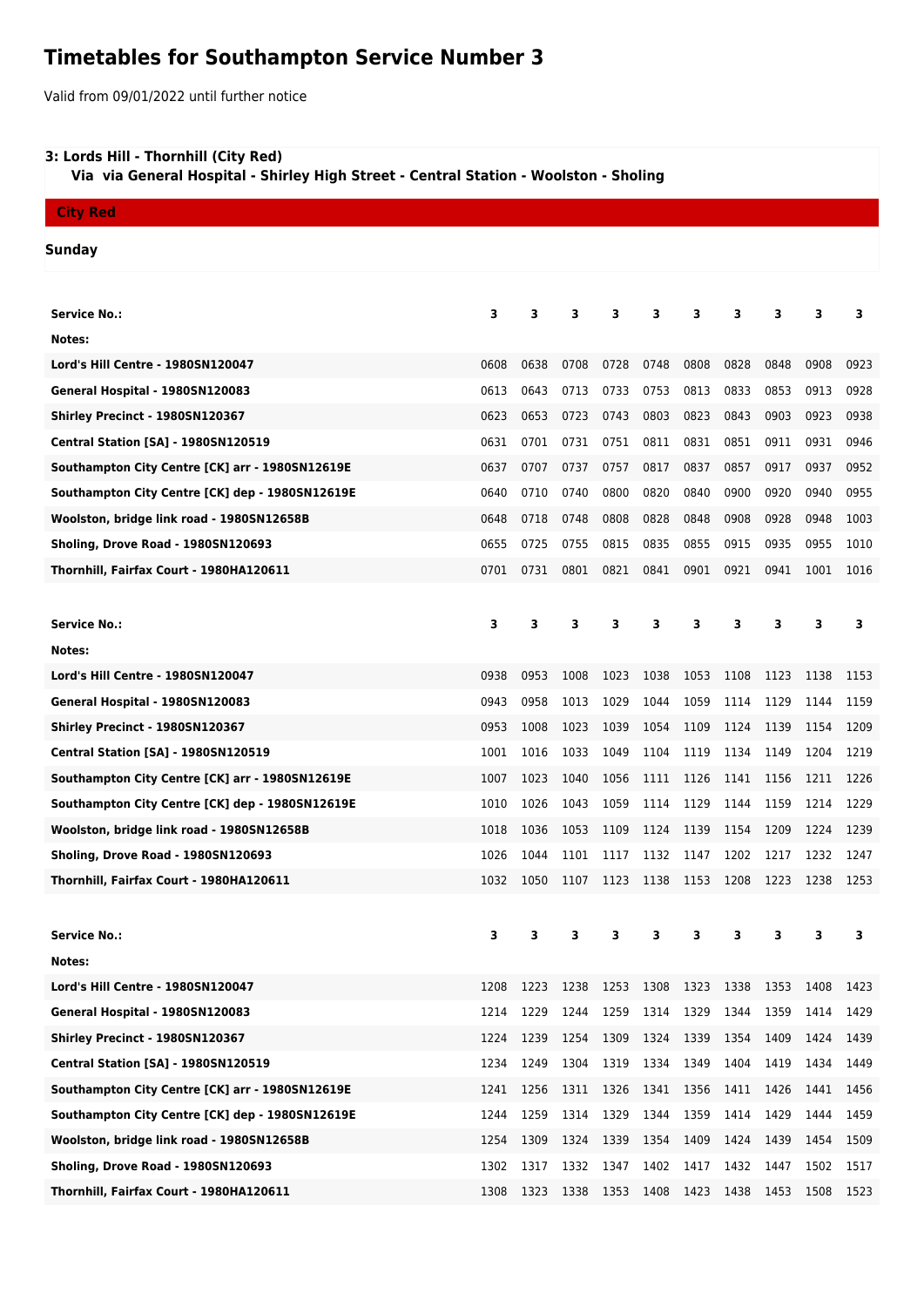| <b>Service No.:</b>                             | 3    | 3    | 3    | 3    | 3    | 3<br>3<br>3 |      |      | 3    | 3    |  |
|-------------------------------------------------|------|------|------|------|------|-------------|------|------|------|------|--|
| Notes:                                          |      |      |      |      |      |             |      |      |      |      |  |
| <b>Lord's Hill Centre - 1980SN120047</b>        | 1438 | 1453 | 1508 | 1523 | 1538 | 1553        | 1608 | 1623 | 1638 | 1653 |  |
| General Hospital - 1980SN120083                 | 1444 | 1459 | 1514 | 1529 | 1544 | 1559        | 1614 | 1629 | 1644 | 1659 |  |
| Shirley Precinct - 1980SN120367                 | 1454 | 1509 | 1524 | 1539 | 1554 | 1609        | 1624 | 1639 | 1654 | 1709 |  |
| <b>Central Station [SA] - 1980SN120519</b>      | 1504 | 1519 | 1534 | 1549 | 1604 | 1619        | 1634 | 1649 | 1704 | 1719 |  |
| Southampton City Centre [CK] arr - 1980SN12619E | 1511 | 1526 | 1541 | 1556 | 1611 | 1626        | 1641 | 1656 | 1711 | 1726 |  |
| Southampton City Centre [CK] dep - 1980SN12619E | 1514 | 1529 | 1544 | 1559 | 1614 | 1629        | 1644 | 1659 | 1714 | 1729 |  |
| Woolston, bridge link road - 1980SN12658B       | 1524 | 1539 | 1554 | 1609 | 1624 | 1639        | 1654 | 1709 | 1724 | 1739 |  |
| Sholing, Drove Road - 1980SN120693              | 1532 | 1547 | 1602 | 1617 | 1632 | 1647        | 1702 | 1717 | 1732 | 1747 |  |
| Thornhill, Fairfax Court - 1980HA120611         | 1538 | 1553 | 1608 | 1623 | 1638 | 1653        | 1708 | 1723 | 1738 | 1753 |  |
|                                                 |      |      |      |      |      |             |      |      |      |      |  |
| <b>Service No.:</b>                             | 3    | 3    | 3    | 3    | 3    | 3           | 3    | 3    | 3    | 3    |  |
| Notes:                                          |      |      |      |      |      |             |      |      |      |      |  |
| Lord's Hill Centre - 1980SN120047               | 1708 | 1728 | 1740 | 1800 | 1820 | 1840        | 1910 | 1940 | 2010 | 2040 |  |
| General Hospital - 1980SN120083                 | 1714 | 1734 | 1746 | 1806 | 1825 | 1845        | 1915 | 1945 | 2015 | 2045 |  |
| Shirley Precinct - 1980SN120367                 | 1724 | 1744 | 1756 | 1816 | 1835 | 1855        | 1925 | 1955 | 2025 | 2055 |  |
| <b>Central Station [SA] - 1980SN120519</b>      | 1734 | 1754 | 1806 | 1824 | 1843 | 1903        | 1933 | 2003 | 2033 | 2103 |  |
| Southampton City Centre [CK] arr - 1980SN12619E | 1741 | 1801 | 1813 | 1830 | 1849 | 1909        | 1939 | 2009 | 2039 | 2109 |  |
| Southampton City Centre [CK] dep - 1980SN12619E | 1744 | 1804 | 1816 | 1833 | 1852 | 1912        | 1942 | 2012 | 2042 | 2112 |  |
| Woolston, bridge link road - 1980SN12658B       | 1754 | 1814 | 1824 | 1841 | 1900 | 1920        | 1950 | 2020 | 2050 | 2120 |  |
| Sholing, Drove Road - 1980SN120693              | 1802 | 1821 | 1831 | 1848 | 1907 | 1927        | 1957 | 2027 | 2057 | 2127 |  |
| Thornhill, Fairfax Court - 1980HA120611         | 1808 | 1827 | 1837 | 1854 | 1913 | 1933        | 2003 | 2033 | 2103 | 2133 |  |
|                                                 |      |      |      |      |      |             |      |      |      |      |  |
| <b>Service No.:</b>                             |      |      |      |      | 3    |             | 3    |      | 3    |      |  |
| Notes:                                          |      |      |      |      |      |             |      |      |      |      |  |
| Lord's Hill Centre - 1980SN120047               |      |      |      |      | 2110 |             | 2140 |      | 2210 |      |  |
| General Hospital - 1980SN120083                 |      |      |      |      | 2115 |             | 2145 |      | 2215 |      |  |
| Shirley Precinct - 1980SN120367                 |      |      |      |      | 2125 |             | 2155 |      | 2225 |      |  |
| <b>Central Station [SA] - 1980SN120519</b>      |      |      |      |      |      | 2133        |      | 2203 |      | 2233 |  |

**Southampton City Centre [CK] arr - 1980SN12619E** 2209 2239 2239 2239 2239 2239 2239 **Southampton City Centre [CK] dep - 1980SN12619E** 2002 22142 22142 2212 2242 **Woolston, bridge link road - 1980SN12658B** 2250 2250 2250 2250 2250 2250 **Sholing, Drove Road - 1980SN120693** 2157 2227 2257 **Thornhill, Fairfax Court - 1980HA120611** 2203 2233 2303

### **3: Thornhill - Lords Hill (City Red)**

 **Via via Sholing - Woolston - Central Station - Shirley High Street - General Hospital**

**City Red**

**Sunday**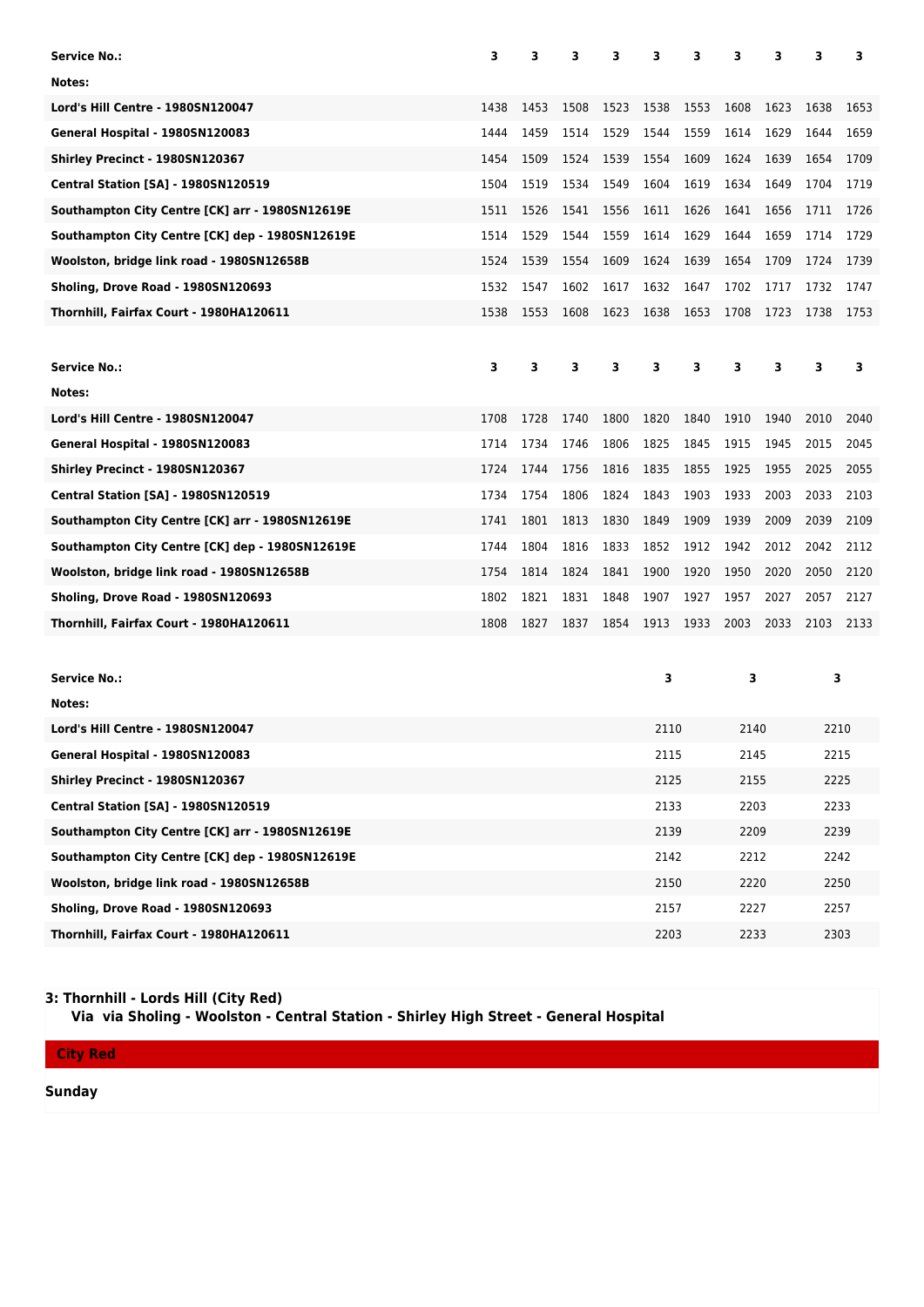| <b>Service No.:</b>                               | 3     | 3         | з    | 3    | 3    | 3    | 3    | 3    | 3    | 3    |
|---------------------------------------------------|-------|-----------|------|------|------|------|------|------|------|------|
| Notes:                                            |       |           |      |      |      |      |      |      |      |      |
| Thornhill, Fairfax Court - 1980HA120611           | 0609  | 0629      | 0649 | 0709 | 0729 | 0749 | 0809 | 0829 | 0849 | 0909 |
| Sholing, Drove Road - 1980SN120694                | 0616  | 0636      | 0656 | 0716 | 0736 | 0756 | 0816 | 0836 | 0856 | 0916 |
| Woolston, bridge link road - 1980SN120659         | 0624  | 0644      | 0704 | 0724 | 0744 | 0804 | 0824 | 0844 | 0904 | 0924 |
| Southampton City Centre [CM] arr - 1980HAA13371   | 0632  | 0652      | 0712 | 0732 | 0752 | 0812 | 0832 | 0852 | 0912 | 0932 |
| Southampton City Centre [CM] dep - 1980HAA13371   | 0635  | 0655      | 0715 | 0735 | 0755 | 0815 | 0835 | 0855 | 0915 | 0935 |
| <b>Central Station [SB] - 1980SN120518</b>        | 0641  | 0701      | 0721 | 0741 | 0801 | 0821 | 0841 | 0901 | 0921 | 0941 |
| Shirley Precinct - 1980SN12368B                   | 0650  | 0710      | 0730 | 0750 | 0810 | 0830 | 0850 | 0910 | 0930 | 0950 |
| General Hospital - 1980SN120979                   | $---$ | ----      |      | ---- |      |      |      |      |      |      |
| General Hospital and Cemetery - 1980SN120082      | 0657  | 0717      | 0737 | 0757 | 0817 | 0837 | 0857 | 0917 | 0937 | 0957 |
| Lord's Hill Centre - 1980SN120047                 | 0703  | 0723      | 0743 | 0803 | 0823 | 0843 | 0903 | 0923 | 0943 | 1003 |
| <b>Service No.:</b>                               | 3     | 3         | 3    | з    | 3    | з    | з    | 3    | 3    | з    |
| Notes:                                            |       |           |      |      |      |      |      |      |      |      |
| Thornhill, Fairfax Court - 1980HA120611           | 0924  | 0939      | 0954 | 1009 | 1025 | 1043 | 1100 | 1116 | 1131 | 1146 |
| Sholing, Drove Road - 1980SN120694                | 0931  | 0946      | 1001 | 1016 | 1032 | 1050 | 1107 | 1123 | 1138 | 1153 |
| Woolston, bridge link road - 1980SN120659         | 0939  | 0954      | 1009 | 1024 | 1040 | 1058 | 1115 | 1131 | 1146 | 1201 |
| Southampton City Centre [CM] arr - 1980HAA13371   | 0947  | 1002      | 1019 | 1034 | 1050 | 1108 | 1125 | 1141 | 1156 | 1211 |
| Southampton City Centre [CM] dep - 1980HAA13371   | 0950  | 1005      | 1022 | 1037 | 1053 | 1111 | 1128 | 1144 | 1159 | 1214 |
| <b>Central Station [SB] - 1980SN120518</b>        | 0956  | 1012      | 1029 | 1044 | 1100 | 1118 | 1135 | 1151 | 1206 | 1221 |
| Shirley Precinct - 1980SN12368B                   | 1005  | 1022      | 1039 | 1054 | 1110 | 1128 | 1145 | 1201 | 1216 | 1231 |
| General Hospital - 1980SN120979                   | ----  |           |      |      |      |      |      |      |      |      |
| General Hospital and Cemetery - 1980SN120082      | 1014  | 1031      | 1048 | 1103 | 1119 | 1137 | 1154 | 1210 | 1225 | 1240 |
| Lord's Hill Centre - 1980SN120047                 | 1020  | 1037      | 1054 | 1109 | 1125 | 1143 | 1200 | 1216 | 1231 | 1246 |
|                                                   |       |           |      |      |      |      |      |      |      |      |
| <b>Service No.:</b>                               | з     | з         | 3    | 3    | 3    | 3    | 3    | 3    | 3    | 3    |
| Notes:<br>Thornhill, Fairfax Court - 1980HA120611 | 1201  | 1216      | 1231 | 1246 | 1301 | 1316 | 1331 | 1346 | 1401 | 1416 |
| Sholing, Drove Road - 1980SN120694                | 1208  | 1223      | 1238 | 1253 | 1308 | 1323 | 1338 | 1353 | 1408 | 1423 |
| Woolston, bridge link road - 1980SN120659         | 1216  | 1231      | 1246 | 1301 | 1316 | 1331 | 1346 | 1401 | 1416 | 1431 |
| Southampton City Centre [CM] arr - 1980HAA13371   | 1226  | 1241      | 1256 | 1311 | 1326 | 1341 | 1356 | 1411 | 1426 | 1441 |
| Southampton City Centre [CM] dep - 1980HAA13371   | 1229  | 1244      | 1259 | 1314 | 1329 | 1344 | 1359 | 1414 | 1429 | 1444 |
| <b>Central Station [SB] - 1980SN120518</b>        | 1236  | 1251      | 1306 | 1321 | 1336 | 1351 | 1406 | 1421 | 1436 | 1451 |
| Shirley Precinct - 1980SN12368B                   | 1246  | 1301      | 1316 | 1331 | 1346 | 1401 | 1416 | 1431 | 1446 | 1501 |
| General Hospital - 1980SN120979                   |       |           |      |      |      |      |      |      |      |      |
| General Hospital and Cemetery - 1980SN120082      | 1255  | 1310      | 1325 | 1340 | 1355 | 1410 | 1425 | 1440 | 1455 | 1510 |
| Lord's Hill Centre - 1980SN120047                 | 1301  | 1316 1331 |      | 1346 | 1401 | 1416 | 1431 | 1446 | 1501 | 1516 |